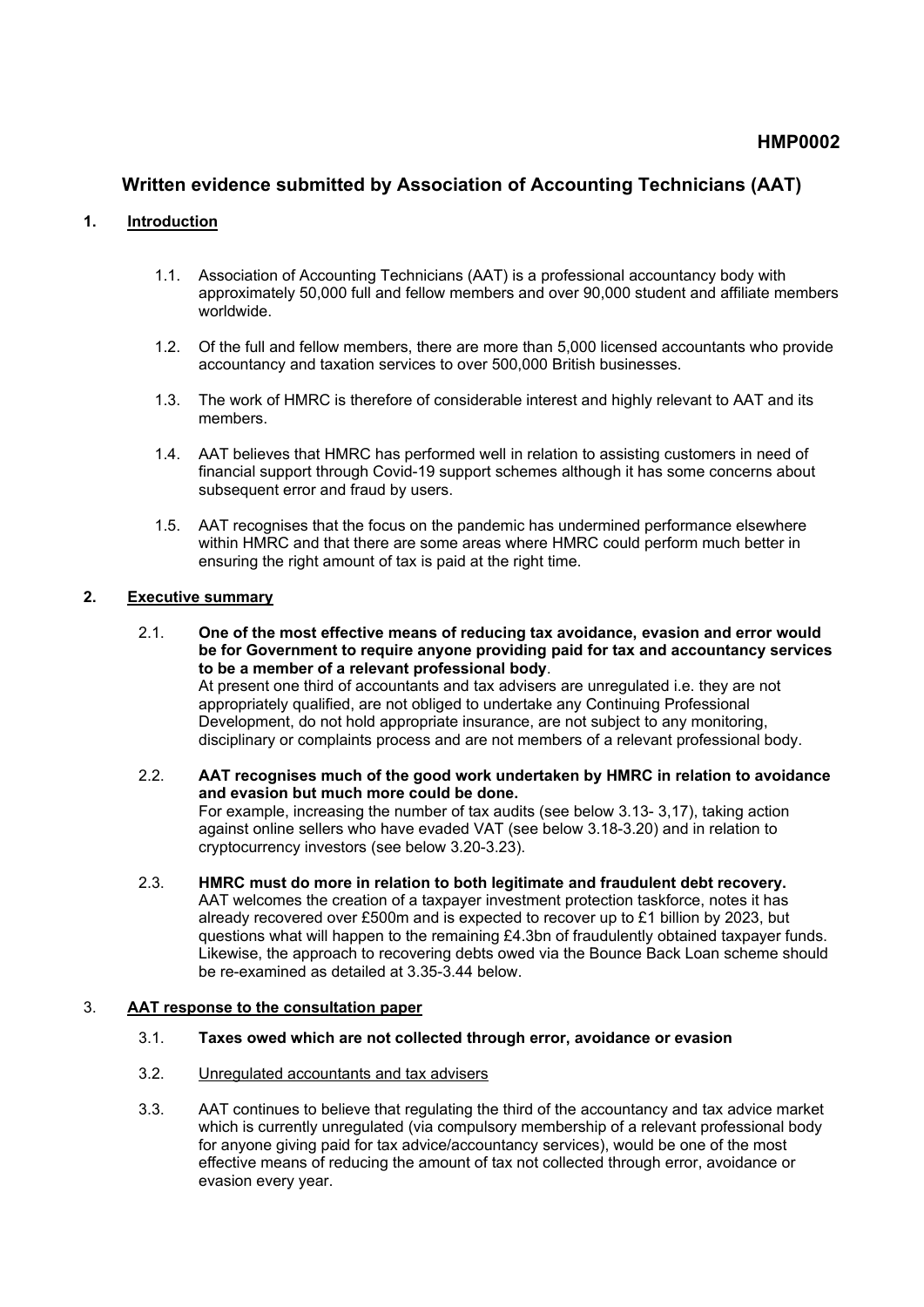- 3.4. Whilst the welcome BEIS reforms of the audit sector will make the British audit regime amongst the most tightly regulated in the world, in contrast, high street accountants will continue to operate in a wild west type landscape where anyone is allowed to call themselves a tax adviser or accountant without having any relevant qualifications or indeed having the slightest experience, let alone being a member of a professional body or being subject to any form of monitoring/review/complaints and disciplinary processes etc.
- 3.5. At present, HMRC's own statistics indicate that one third of the sector is unregulated i.e. they do not belong to any professional body.
- 3.6. HMRC have also confirmed that two thirds of agent related complaints they receive are about the one third who are unregulated.
- 3.7. This has led to scandals such as the Contractor Loan Charge, plays a major role in money laundering, tax evasion and egregious avoidance as well as impacting individuals and small businesses on a daily basis through bad advice which triggers unnecessary liabilities and penalties or missing out on appropriate reliefs – for example, in the case of R&D Tax Credits, the over claiming of £600m a year by unregulated advisers costs us all as lost revenue for the Exchequer.
- 3.8. The damaging impact that unregulated accountants and tax advisers are having on the British economy, especially individuals, micro and small businesses, is substantial. However, HMRC have repeatedly refused to take any meaningful action on this issue, other than this year's wholly inadequate proposal to do no more than require unregulated agents i.e. nonprofessionals, to hold professional indemnity insurance - an oxymoronic approach that fails to protect consumers but will lead to a whole host of unintended consequences.
- 3.9. AAT therefore believes that Government should require anyone offering paid-for tax and accountancy services to be a member of a relevant professional body.
- 3.10. Unlike the present situation, compulsory membership of a professional body would mean any unregulated agents would have to:
	- be appropriately qualified
	- undertake and evidence regular Continuing Professional Development
	- hold professional indemnity insurance
	- be subject to ongoing monitoring and review
	- be subject to professional bodies complaints and disciplinary processes
	- be regulated by an OPBAS regulated regulator for money laundering purposes and
	- follow Professional Conduct in Relation to Taxation (PCRT) requirements
- 3.11. Professions from doctors and nurses to solicitors and architects are required to be members of a relevant professional body. In fact, there are over 200 regulated professions in the UK and it is deeply concerning that accountancy and tax services are not included. Indeed, most members of the public and even most MPs, wrongly believe accountants and tax advisers are currently required to be a member of a professional body.
- 3.12. There is overwhelming cross-party political support for regulation. Earlier this year AAT commissioned research into support for our recommendation of compulsory professional body membership, which revealed that 78% of MPs (YouGov) support compulsory professional body membership. We also surveyed our own members on the issue in 2021 and found an incredible 93% of AAT members support compulsory professional body membership.
- 3.13. Audit
- 3.14. Research published by Warwick University in April 2021 found that, *"…audits raise reported tax liabilities for five years after audit, effects are longer lasting for more stable sources of income, and only individuals found to have made errors respond to audit… more resources should be devoted to audits, audit targeting should account for reporting responses, and performing audits has additional value beyond merely threatening them."<sup>1</sup>*

**<sup>1</sup> The Dynamic Effects of Tax Audits, Warwick Economics (Warwick University), April 2021:**

**[https://warwick.ac.uk/fac/soc/economics/research/workingpapers/2019/twerp\\_1198\\_advani.pdf](https://warwick.ac.uk/fac/soc/economics/research/workingpapers/2019/twerp_1198_advani.pdf)**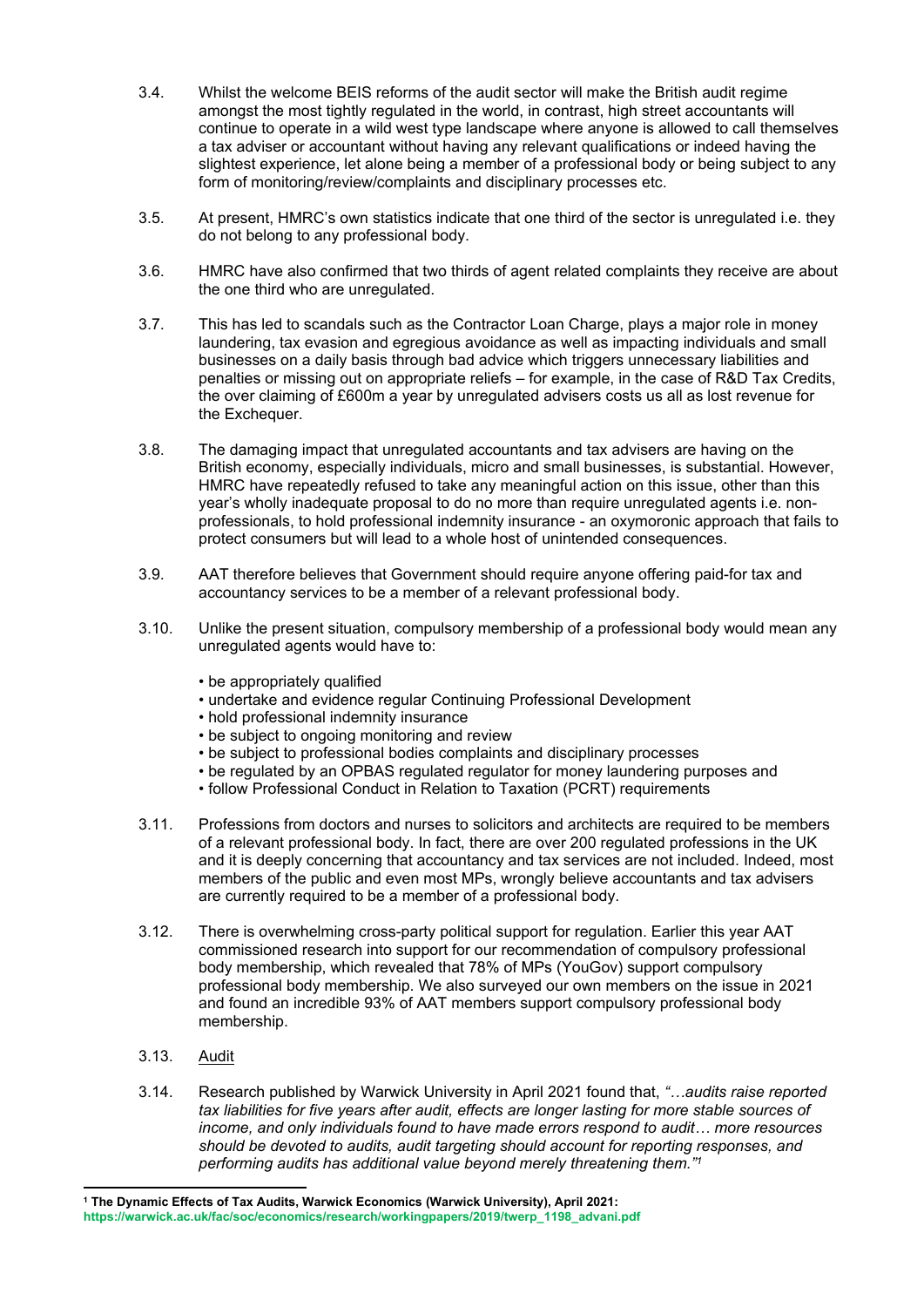- 3.15. HMRC should look closely at this research if they have not done so already given it combines confidential administrative data on 50,000+ UK tax filers over more than a decade with a randomised audit programme and finds that reported tax among audited taxpayers is "*significantly greater*" than among non-audited taxpayers for several years after the audit and does not return to zero until 8 years have passed from the date of said audit.
- 3.16. This suggests that undertaking higher levels of audit will reduce evasion, avoidance and error and thus increases tax take.
- 3.17. The Committee may also wish to note the actions of the Biden administration in the USA where significantly increased funding to audit tax returns is being made available for the IRS to help combat avoidance and evasion<sup>2</sup>.
- 3.18. VAT
- 3.19. AAT has previously alerted Government to the fact it Is disappointed by the apparent lack of interest in taking any action to address widespread historic VAT fraud by sellers using online platforms<sup>3</sup>. Significant numbers of online sellers have increased their prices by 20% since January 2021<sup>4</sup> , which is when new rules making online platforms liable for VAT collection and remittance came into force. These rises strongly indicate such sellers were previously evading VAT. This provides an incredible opportunity for HMRC to reclaim very large sums of illegally avoided VAT, together with substantial additional penalties, yet no action appears to be being taken.
- 3.20. Cryptocurrency
- 3.21. The amount of tax potentially underpaid by cryptocurrency investors may be relatively low at just under half a million pounds but the fact this has tripled between 2020 and 2021 according to the latest HMRC figures, indicates a potentially growing problem that requires attention before it increases further.
- 3.22. The fact HMRC are this month sending out "nudge" letters to those who hold crypto assets for the first time is a move that AAT very much supports.
- 3.23. Although HMRC is able to obtain information from UK based cryptocurrency exchanges with relative ease, the fact so many are based overseas means HMRC must increase its work with overseas tax authorities in order to obtain data from overseas cryptocurrency exchanges and brokers and gain a clearer picture as to the scale of the problem as well as the necessary information to take appropriate action.

## **The administration of Covid support schemes and potential losses to error and fraud in those schemes**

- 3.24. Administration
- 3.25. In relation to Covid-19 support schemes, the majority of AAT members expressing views in this area have consistently stated that HMRC have performed extremely well in very difficult circumstances although a small number have taken a contrary view and believe HMRC to have been found wanting in a time of great need, primarily due to being overstretched and under resourced in dealing with the twin challenges of Brexit and the pandemic in addition to day-to-day pressures. These sentiments were echoed by AAT's diverse range of external panel members (AAT Payroll Panel & AAT Tax Panel).
- 3.26. A typical member response to HMRC performance throughout the pandemic was that they were, "pretty decent in tough circumstances" whilst a member of AAT's Payroll Panel said, "…the HMRC policy team deserve a medal as big as a dustbin lid" but went on to highlight other service levels had fallen considerably.

**<https://www.aat.org.uk/prod/s3fs-public/assets/VAT-the-sharing-economy.pdf>**

**<sup>4</sup> The Times, January 2021:**

**<sup>2</sup> CNBC News, May 2021:**

**<https://www.cnbc.com/2021/05/05/bidens-80-billion-plan-to-beef-up-irs-audits-may-target-wealthy-small-business-owners.html> <sup>3</sup> AAT response to HM Treasury consultation on VAT and the Sharing Economy, March 2021:**

**<https://www.thetimes.co.uk/article/amazon-prices-rise-as-chinese-sellers-vat-loophole-is-closed-j9wnplf0b>**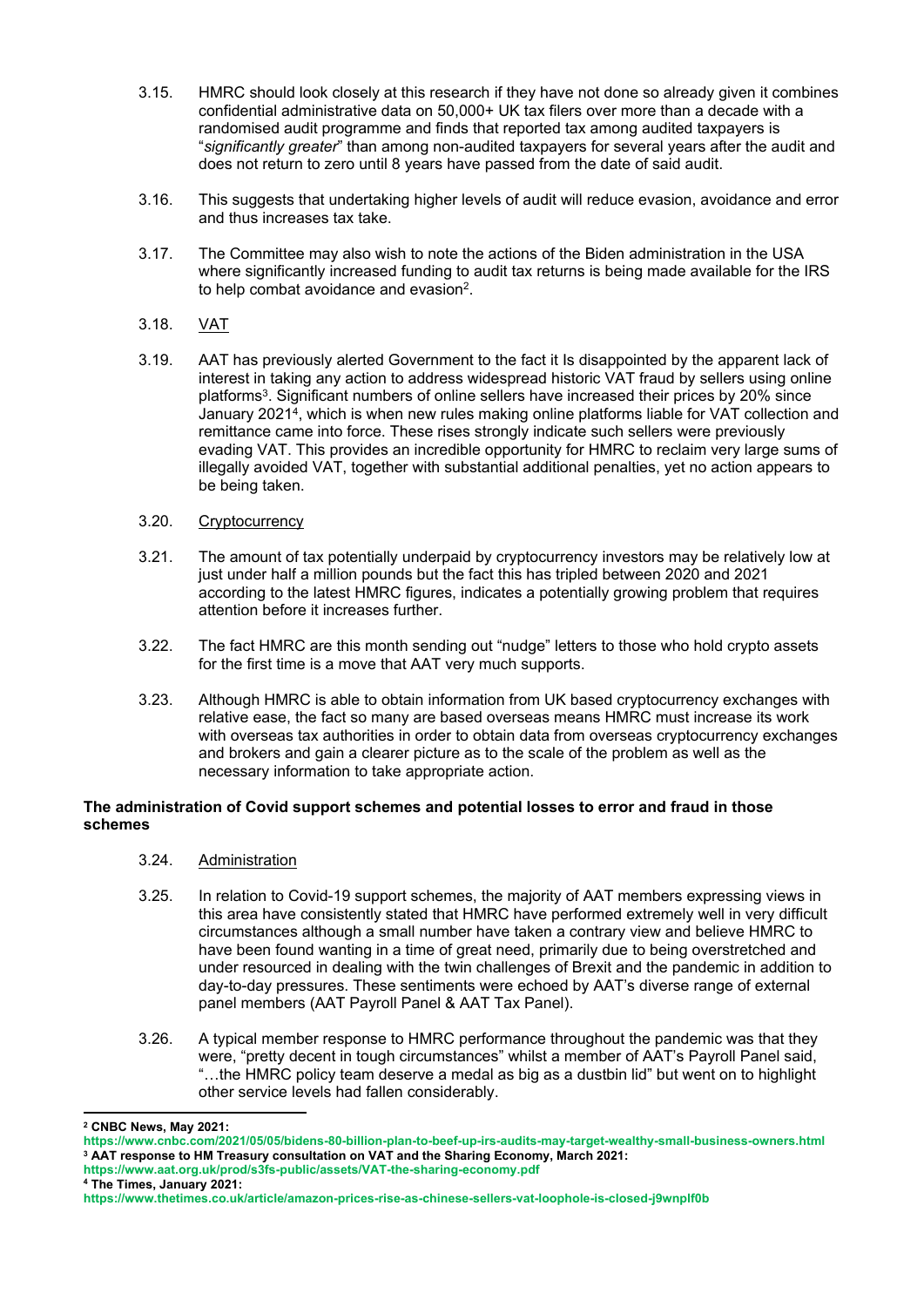- 3.27. Again, this has been a consistent finding. HMRC performance relating to Covid-19 support schemes has been praised but the impact of providing this new area of activity has been negative on other parts of the business.
- 3.28. Examples of service impact highlighted by AAT members has included EMI (Enterprise Management Incentive) scheme valuations that had previously taken 6-8 weeks are now taking 6-8 months and there was still no response other than an acknowledgement after this period. Likewise, something as simple as switching a VAT number from a sole trader to a Ltd. number is now taking 16 weeks.
- 3.29. Additionally, AAT members have repeatedly highlighted examples of HMRC staff lacking the necessary knowledge to sufficiently answer agent queries. This has also been highlighted by a number of AAT's external panel members, with two such members recently citing examples of staff reading from slides and having no knowledge outside the slide content and this also being something AAT staff have witnessed first-hand.
- 3.30. A lack of knowledge retention has been pinpointed as being related to the fact HMRC staff move around so frequently. Competency based recruitment means most staff have no relevant knowledge of the issues being dealt with, which severely impacts customer service as customers do not get the right help at the right time.
- 3.31. Losses
- 3.32. HMRC state that their current estimate for the amount lost to fraud and error in the schemes during 2020 to 2021 is 8.7% in CJRS, 2.5% in SEISS phases 1-3 and 8.5% in the Eat Out to Help Out scheme. This equates to £5.8 billion (the equivalent to 1p on income tax) against a spend of £81.2 billion<sup>5</sup>.
- 3.33. HMRC goes on to state that their £100m investment in a taxpayer investment protection taskforce is expected to recover up to £1 billion by 2023, in addition to the £536 million already recovered in 2020 to 2021. This naturally begs the question as to what will happen to the remaining £4.3bn.
- 3.34. It is naturally understandable that the provision of enormous sums of taxpayer's money, at pace, is going to attract fraudsters whether opportunist or organised, and likewise anything provided at great speed to many millions of people and businesses is liable to have a degree of error. However, for the official target of recovery to be only a quarter of what has been lost to fraud and error appears to be somewhat lacking in ambition.

## **Debt owed to HMRC and how it is being recovered**

- 3.35. Bounce Back Loans
- 3.36. The Bounce Back Loan Scheme, announced on 17 April 2020 was launched very speedily, for good reason, just a few weeks later on 4 May 2020. In the same month, May 2020, the Office for Budget Responsibility (OBR) forecast a likely 10% default rate on these loans.
- 3.37. However, by the end of May 2020, British banks were widely reported as predicting a 40%- 50% default<sup>6</sup>.
- 3.38. By July 2020, the OBR had updated its prediction to assume 40 per cent of BBLS borrowers will ultimately default.<sup>7</sup>
- 3.39. In September, the BEIS annual report for 2019-20, went further still, revealing there will likely be, "losses estimated as at September 2020 to be in a range of 35-60%."<sup>8</sup>
- 3.40. On 1 December 2020, Meg Hillier MP, Chair of the Public Accounts Committee suggested the default rate could be as high as 80%.<sup>9</sup>

**<sup>5</sup> HMRC, Our approach to error and fraud in the COVID-19 support schemes, November 2021:**

**[https://www.gov.uk/government/publications/measuring-error-and-fraud-in-the-covid-19-schemes/our-approach-to-error-and](https://www.gov.uk/government/publications/measuring-error-and-fraud-in-the-covid-19-schemes/our-approach-to-error-and-fraud-in-the-covid-19-support-schemes)[fraud-in-the-covid-19-support-schemes](https://www.gov.uk/government/publications/measuring-error-and-fraud-in-the-covid-19-schemes/our-approach-to-error-and-fraud-in-the-covid-19-support-schemes)**

**<sup>6</sup> Financial Times, 31 May 2020, "UK banks warn 40%-50% of 'bounce back' borrowers will default":**

**<https://www.ft.com/content/8a551c37-2de8-446b-a8b8-d4a61d33ef73>**

**<sup>7</sup> Office for Budget Responsibility – Fiscal sustainability report – July 2020:**

**<https://obr.uk/download/fiscal-sustainability-report-july-2020/> <sup>8</sup> Department for Business Energy & Industrial Strategy Annual Report & Accounts 2019-20:**

**[https://assets.publishing.service.gov.uk/government/uploads/system/uploads/attachment\\_data/file/923597/CCS0320287242-](https://assets.publishing.service.gov.uk/government/uploads/system/uploads/attachment_data/file/923597/CCS0320287242-001_BEIS_Annual_Report-Web_Accessible.pdf) [001\\_BEIS\\_Annual\\_Report-Web\\_Accessible.pdf](https://assets.publishing.service.gov.uk/government/uploads/system/uploads/attachment_data/file/923597/CCS0320287242-001_BEIS_Annual_Report-Web_Accessible.pdf)**